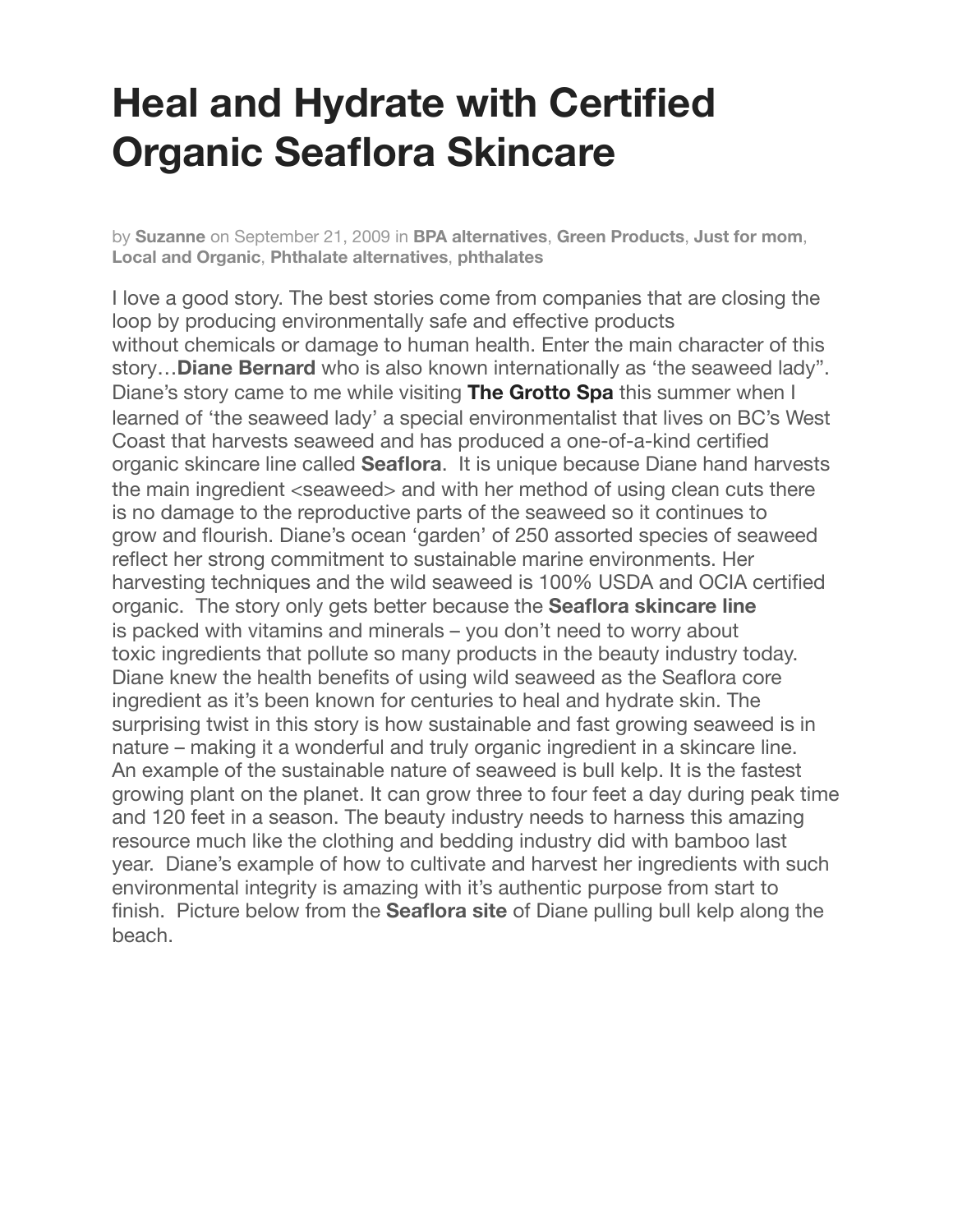

For a consumer, the certified organic line **Seaflora** is simply wonderful. I've been trying this line for months and love the 'glow' my skin has after using the mud mask. You can feel the difference between a paraben, phthalate, and formaldehyde -free product because your skin is instantly moisturized and clean without the slippery feeling afterwards. My favourite **Sea Flora products** are **Iridaea exfoliator** which is a facial masque combined with ocean mud that makes my skin feel amazing and **Laminaria Body Lotion** for the eczema patches on my ankles. The Seaflora **facial cleanser** line contains certified organic seaweeds, Vitamins A, C, and E to cleanse skin. Did you know that wild seaweeds contain anti-septic and healing properties? So many products in the **Seaflora line** are recommended for rosacea, eczema, sensitive skin types. For woman trying to conceive or already pregnant – the Sea Flora line is an amazing organic solution to avoid synthetic chemicals that effect developing babies. **Seaflora** contains no artificial colours or fragrances, GM ingredients, dioxins, petrochemicals, mineral oils, parabens, imidazolidinyl urea, propylene glycol, hexane, phthalates, sodium lauryl sulfate or sodium laureth sulfate, aluminium or animal derived ingredients. **Seaflora skincare** is perfect for people committed to an organic lifestyle and looking for a truly natural way to rejuvenate and sooth their skin. The line is certified organic in both the US and Canada and this is not as common as you might think. Diane warns that consumers need to be careful as skincare lines claim to be organic or natural can still contain petrochemical, synthetic, and other harmful ingredients. You need to look for USDA or OCIA seals for your assurance before purchasing organic skincare. You can find **Seaflora** available to purchase in many high-end spas across North America or visit the **Seaflora store** and discover a new way to pamper yourself …sadly without the spa, but happily without the toxic ingredients.